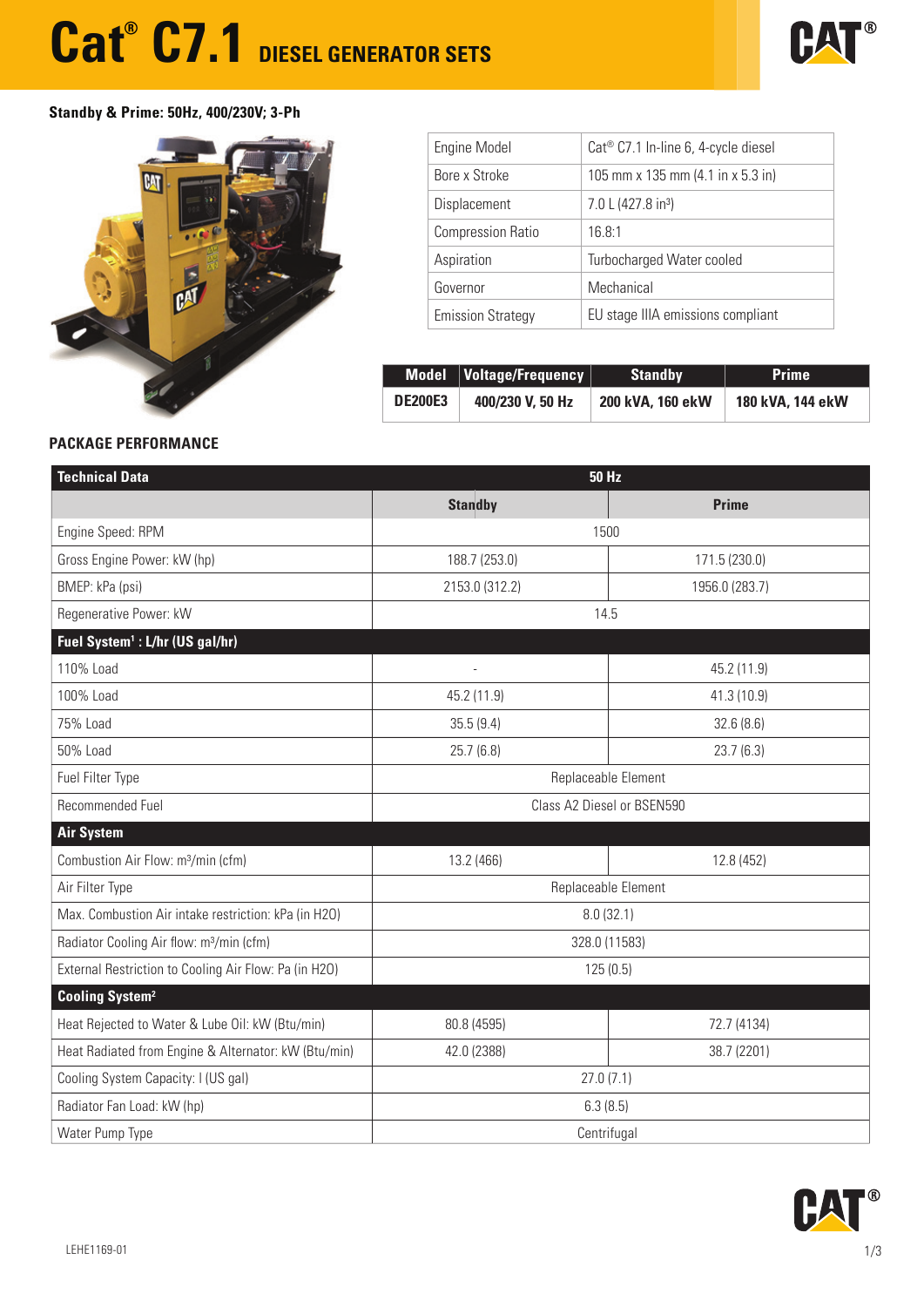# **Cat<sup>®</sup> C7.1** DIESEL GENERATOR SETS



| <b>Exhaust System</b>                       |                                                     | <b>50 Hz</b> |                               |                                    |                                                               |  |  |
|---------------------------------------------|-----------------------------------------------------|--------------|-------------------------------|------------------------------------|---------------------------------------------------------------|--|--|
|                                             |                                                     |              | <b>Standby</b>                |                                    | <b>Prime</b>                                                  |  |  |
| Exhaust Gas Flow: m <sup>3</sup> /min (cfm) |                                                     |              | 31.7 (1119)                   |                                    | 30.2 (1067)                                                   |  |  |
| Exhaust Gas Temperature: °C (°F)            |                                                     |              | 530 (986)                     |                                    | 530 (986)                                                     |  |  |
| Silencer Type                               |                                                     |              | Industrial                    |                                    |                                                               |  |  |
| <b>Silencer Model &amp; Quantity</b>        |                                                     |              | <b>EXSY1(1)</b>               |                                    |                                                               |  |  |
|                                             | Pressure Drop Across Silencer System: kPa (in Hg)   |              | 0.24(0.071)                   |                                    |                                                               |  |  |
|                                             | Silencer Noise Reduction Level: dB                  |              | 10                            |                                    |                                                               |  |  |
| Max. Allowable Back Pressure: kPa (in. Hg)  |                                                     |              | 15.0(4.4)                     |                                    |                                                               |  |  |
| <b>Generator Performance Data3</b>          |                                                     |              |                               |                                    |                                                               |  |  |
| Voltage                                     |                                                     | 415/240V     |                               | 400/230V                           | 380/220V                                                      |  |  |
| Motor Starting Capability* kVA              |                                                     | 238          |                               | 221                                | 199                                                           |  |  |
| Short Circuit Capacity** %                  |                                                     | 300          |                               | 300                                | 300                                                           |  |  |
| Reactances: Per Unit                        |                                                     |              |                               |                                    |                                                               |  |  |
| Xd                                          |                                                     | 3.037        |                               | 3.269                              | 3.622                                                         |  |  |
| X'd                                         |                                                     | 0.259        |                               | 0.279                              | 0.309                                                         |  |  |
| X"d                                         |                                                     | 0.104        |                               | 0.112                              | 0.124                                                         |  |  |
| <b>Generator Technical Data</b>             |                                                     |              |                               |                                    |                                                               |  |  |
| <b>Physical Data</b>                        | <b>Operating Data</b>                               |              |                               |                                    |                                                               |  |  |
| Frame Model                                 |                                                     | R2453L4      |                               | Overspeed: RPM                     | 2250                                                          |  |  |
| No. of Bearings                             | 1                                                   |              |                               | Voltage Regulation: (steady state) | $+/- 0.5%$                                                    |  |  |
| Wires                                       | 12                                                  |              | Wave Form NEMA = TIF:         |                                    | 50                                                            |  |  |
|                                             | IP Rating & Insulation Class<br><b>IP23 &amp; H</b> |              | Wave Form IEC = THF:          |                                    | 2.0%                                                          |  |  |
|                                             | Winding Pitch-Code<br>$2/3 - M0$                    |              | Total Harmonic Content LL/LN: |                                    | 2.0%                                                          |  |  |
| Excitation<br><b>SHUNT</b>                  |                                                     |              | Radio Interference:           |                                    | Suppression is in line<br>with European Standard<br>EN61000-6 |  |  |
| Mark V<br><b>AVR Model</b>                  |                                                     |              | Radiant Heat: kW (Btu/min)    |                                    | 50 Hz: 12.2 (694)                                             |  |  |
| <b>Capacities</b>                           |                                                     |              | <b>50 Hz</b>                  |                                    |                                                               |  |  |
| <b>Voltage</b>                              | Prime                                               |              |                               |                                    | <b>Standby</b>                                                |  |  |
|                                             | kVA                                                 | kW           |                               | kVA                                | kW                                                            |  |  |
| 415/240V                                    | 180.0                                               | 144.0        |                               | 200.0                              | 160.0                                                         |  |  |
| 400/230V                                    | 180.0                                               | 144.0        |                               | 200.0                              | 160.0                                                         |  |  |
| 380/220V                                    | 180.0<br>144.0                                      |              |                               | 200.0                              | 160.0                                                         |  |  |